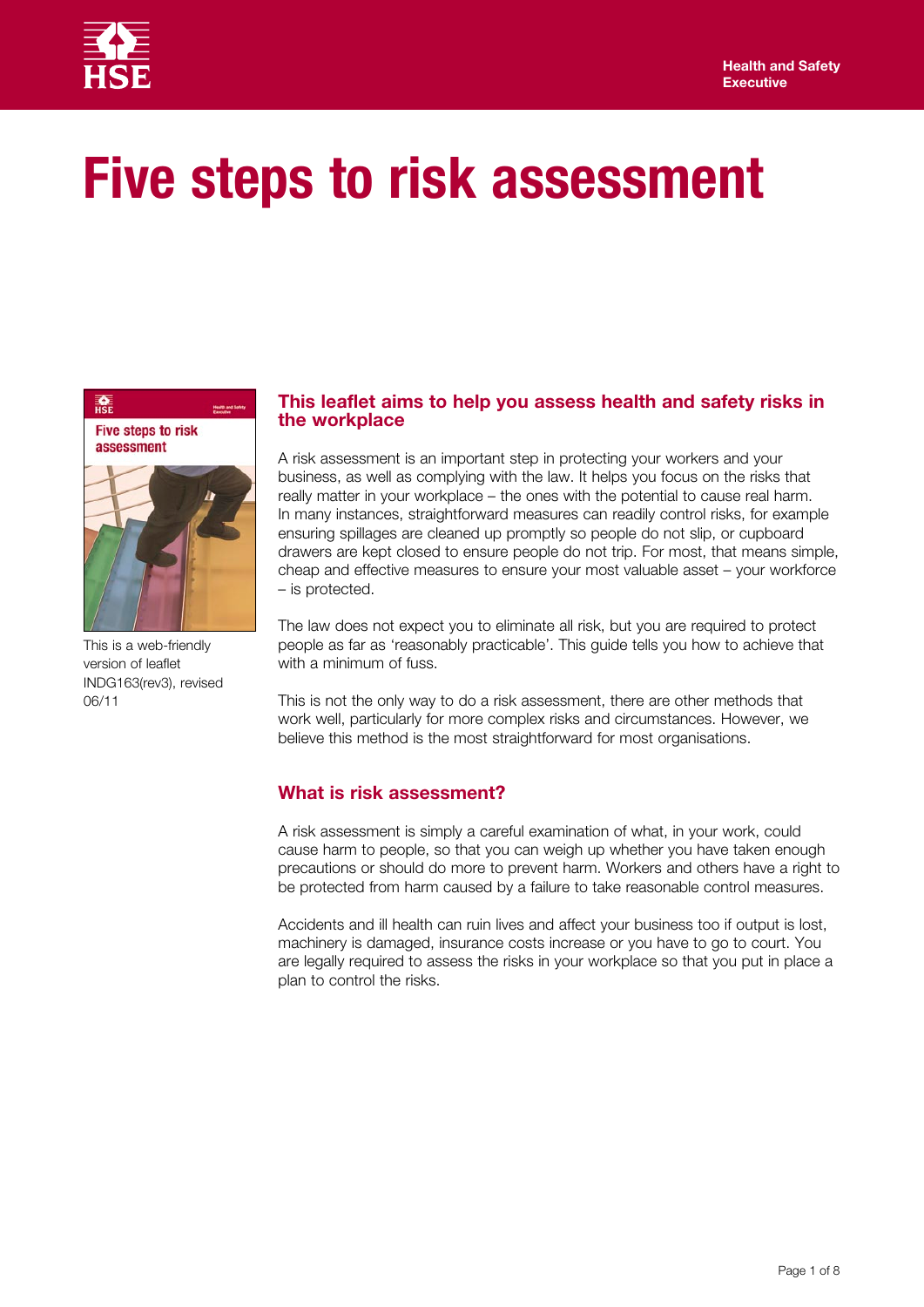## **How to assess the risks in your workplace**

Follow the five steps in this leaflet:

Step 1 Identify the hazards

Step 2 Decide who might be harmed and how

Step 3 Evaluate the risks and decide on precautions

Step 4 Record your findings and implement them

Step 5 Review your assessment and update if necessary

Don't overcomplicate the process. In many organisations, the risks are well known and the necessary control measures are easy to apply. You probably already know whether, for example, you have employees who move heavy loads and so could harm their backs, or where people are most likely to slip or trip. If so, check that you have taken reasonable precautions to avoid injury.

If you run a small organisation and you are confident you understand what's involved, you can do the assessment yourself. You don't have to be a health and safety expert.

If you work in a larger organisation, you could ask a health and safety advisor to help you. If you are not confident, get help from someone who is competent. In all cases, you should make sure that you involve your staff or their representatives in the process. They will have useful information about how the work is done that will make your assessment of the risk more thorough and effective. But remember, you are responsible for seeing that the assessment is carried out properly.

When thinking about your risk assessment, remember:

- a hazard is anything that may cause harm, such as chemicals, electricity, working from ladders, an open drawer etc;
- the risk is the chance, high or low, that somebody could be harmed by these and other hazards, together with an indication of how serious the harm could be.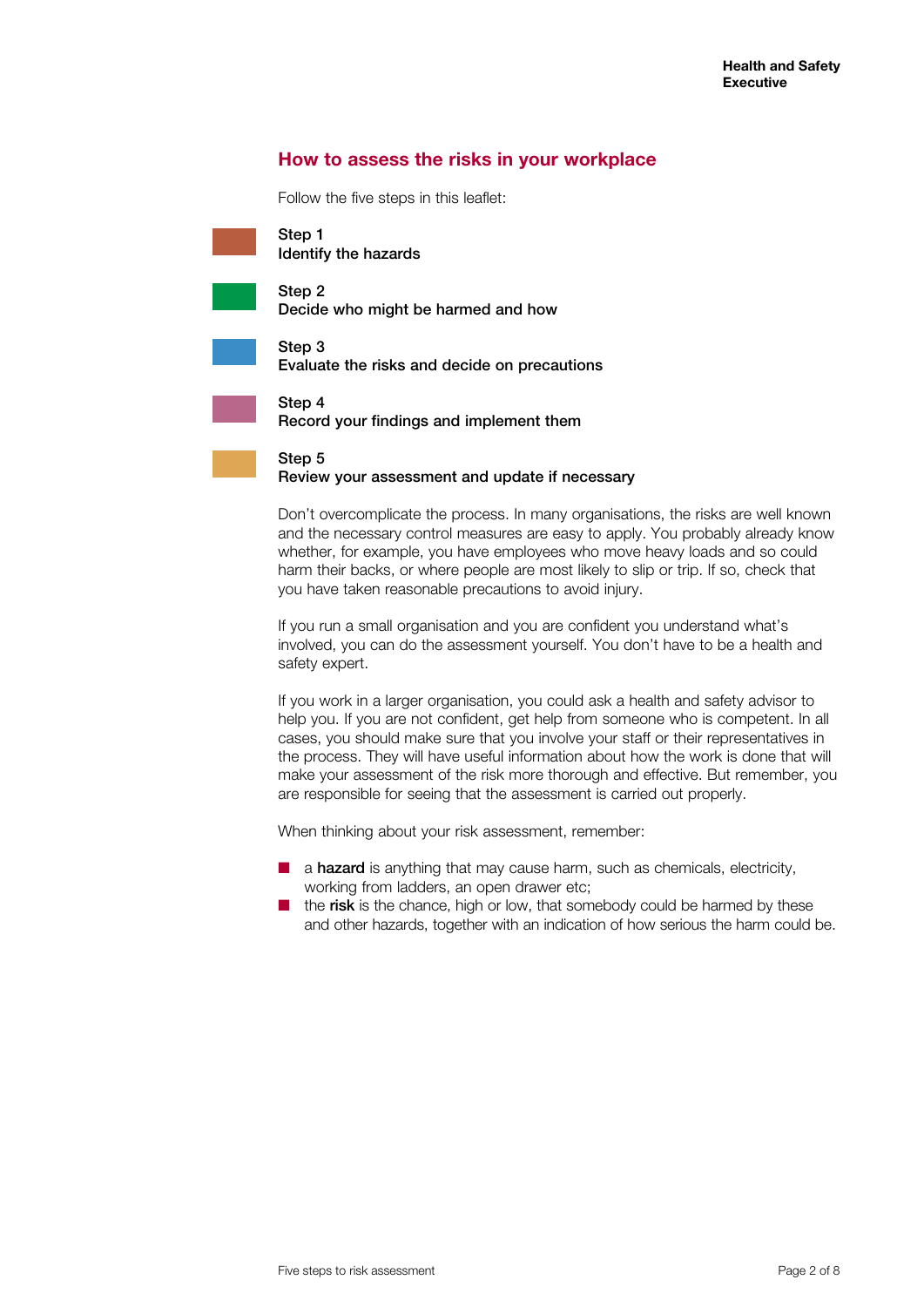### **Step 1 Identify the hazards**

First you need to work out how people could be harmed. When you work in a place every day it is easy to overlook some hazards, so here are some tips to help you identify the ones that matter:

- **Walk around** your workplace and look at what could reasonably be expected to cause harm.
- Ask your employees or their representatives what they think. They may have noticed things that are not immediately obvious to you.
- Visit the HSE website (www.hse.gov.uk). HSE publishes practical guidance on where hazards occur and how to control them. There is much information here on the hazards that might affect your business.
- If you are a member of a **trade association**, contact them. Many produce very helpful quidance.
- Check manufacturers' instructions or data sheets for chemicals and equipment as they can be very helpful in spelling out the hazards and putting them in their true perspective.
- Have a look back at your **accident and ill-health records** these often help to identify the less obvious hazards.
- Remember to think about long-term hazards to health (eg high levels of noise or exposure to harmful substances) as well as safety hazards.

## **Step 2 Decide who might be harmed and how**

For each hazard you need to be clear about who might be harmed; it will help you identify the best way of managing the risk. That doesn't mean listing everyone by name, but rather identifying groups of people (eg 'people working in the storeroom' or 'passers-by').

In each case, identify how they might be harmed, ie what type of injury or ill health might occur. For example, 'shelf stackers may suffer back injury from repeated lifting of boxes'.

Remember:

- some workers have particular requirements, eg new and young workers, new or expectant mothers and people with disabilities may be at particular risk. Extra thought will be needed for some hazards;
- cleaners, visitors, contractors, maintenance workers etc, who may not be in the workplace all the time;
- members of the public, if they could be hurt by your activities;
- if you share your workplace, you will need to think about how your work affects others present, as well as how their work affects your staff – talk to them; and
- ask your staff if they can think of anyone you may have missed.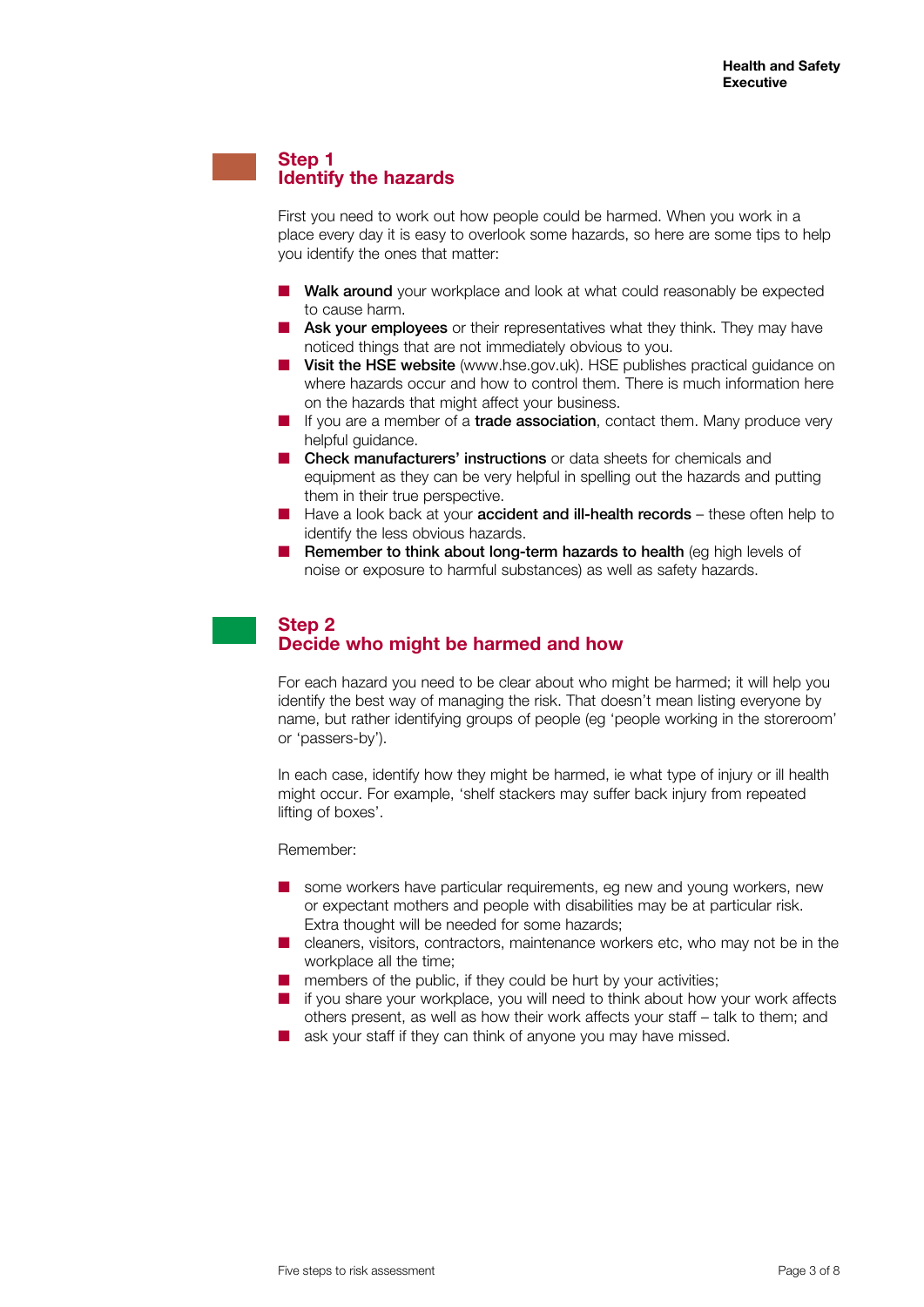#### **Step 3 Evaluate the risks and decide on precautions**

Having spotted the hazards, you then have to decide what to do about them. The law requires you to do everything 'reasonably practicable' to protect people from harm. You can work this out for yourself, but the easiest way is to compare what you are doing with good practice.

There are many sources of good practice, for example HSE's website (www.hse.gov.uk).

So first, look at what you're already doing, think about what controls you have in place and how the work is organised. Then compare this with the good practice and see if there's more you should be doing to bring yourself up to standard. In asking yourself this, consider:

- Can I get rid of the hazard altogether?
- If not, how can I control the risks so that harm is unlikely?

When controlling risks, apply the principles below, if possible in the following order:

- try a less risky option (eg switch to using a less hazardous chemical);
- prevent access to the hazard (eg by guarding);
- organise work to reduce exposure to the hazard (eg put barriers between pedestrians and traffic);
- issue personal protective equipment (eg clothing, footwear, goggles etc); and
- provide welfare facilities (eg first aid and washing facilities for removal of contamination).

Improving health and safety need not cost a lot. For instance, placing a mirror on a dangerous blind corner to help prevent vehicle accidents is a low-cost precaution considering the risks. Failure to take simple precautions can cost you a lot more if an accident does happen.

Involve staff, so that you can be sure that what you propose to do will work in practice and won't introduce any new hazards.

## **Step 4 Record your findings and implement them**

Putting the results of your risk assessment into practice will make a difference when looking after people and your business.

Writing down the results of your risk assessment, and sharing them with your staff, encourages you to do this. If you have fewer than five employees you do not have to write anything down, though it is useful so that you can review it at a later date if, for example, something changes.

When writing down your results, keep it simple, for example 'Tripping over rubbish: bins provided, staff instructed, weekly housekeeping checks', or 'Fume from welding: local exhaust ventilation used and regularly checked'.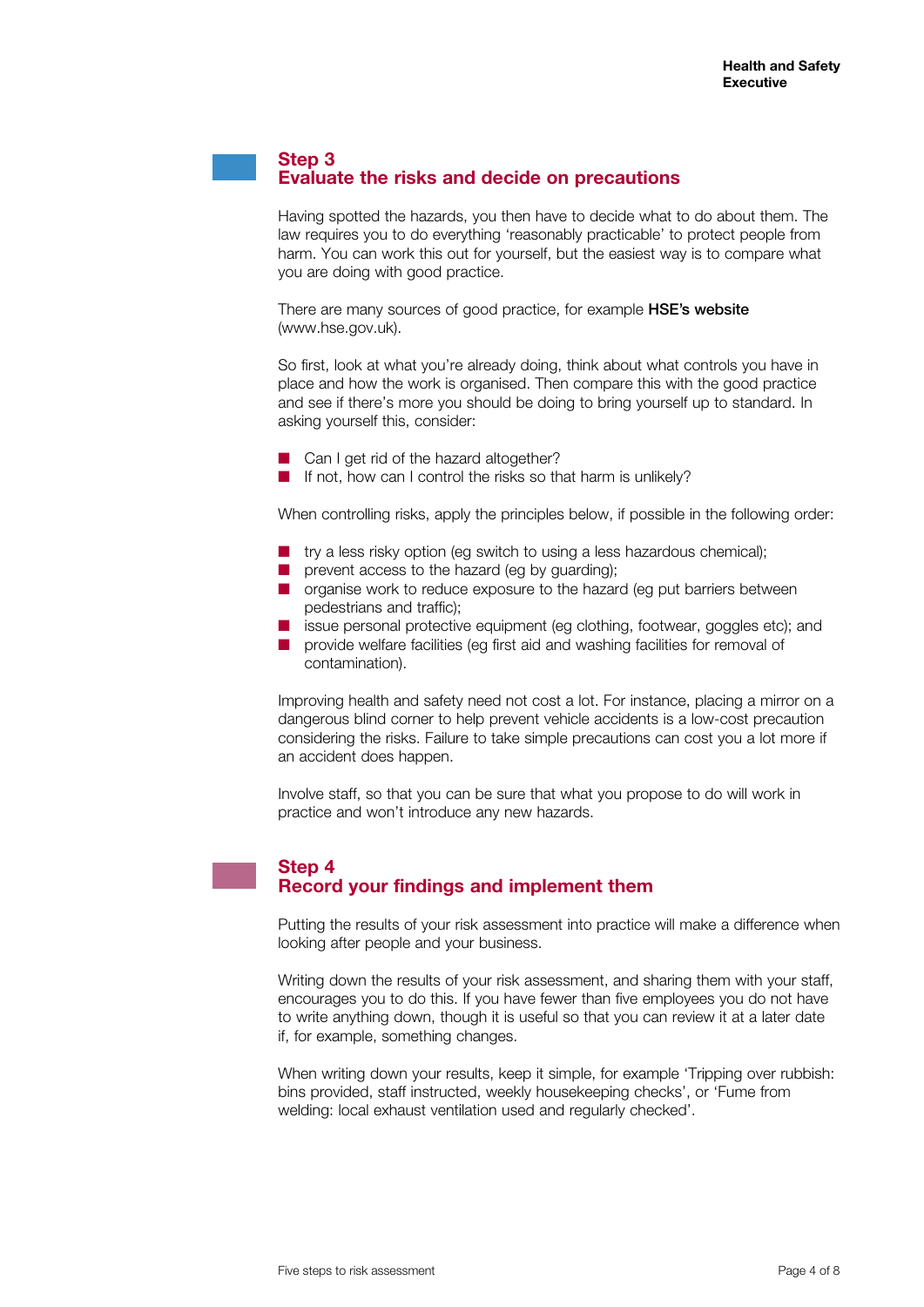We do not expect a risk assessment to be perfect, but it must be suitable and sufficient. You need to be able to show that:

- a proper check was made;
- you asked who might be affected;
- you dealt with all the significant hazards, taking into account the number of people who could be involved;
- the precautions are reasonable, and the remaining risk is low; and
- you involved your staff or their representatives in the process.

There is a template at the end of this leaflet that you can print off and use.

If, like many businesses, you find that there are quite a lot of improvements that you could make, big and small, don't try to do everything at once. Make a plan of action to deal with the most important things first. Health and safety inspectors acknowledge the efforts of businesses that are clearly trying to make improvements.

A good plan of action often includes a mixture of different things such as:

- a few cheap or easy improvements that can be done quickly, perhaps as a temporary solution until more reliable controls are in place;
- long-term solutions to those risks most likely to cause accidents or ill health:
- long-term solutions to those risks with the worst potential consequences;
- arrangements for training employees on the main risks that remain and how they are to be controlled;
- regular checks to make sure that the control measures stay in place; and
- $\Box$  clear responsibilities who will lead on what action, and by when.

Remember, prioritise and tackle the most important things first. As you complete each action, tick it off your plan.

### **Step 5 Review your risk assessment and update if necessary**

Few workplaces stay the same. Sooner or later, you will bring in new equipment, substances and procedures that could lead to new hazards. It makes sense, therefore, to review what you are doing on an ongoing basis. Every year or so formally review where you are, to make sure you are still improving, or at least not sliding back.

Look at your risk assessment again. Have there been any changes? Are there improvements you still need to make? Have your workers spotted a problem? Have you learnt anything from accidents or near misses? Make sure your risk assessment stays up to date.

When you are running a business it's all too easy to forget about reviewing your risk assessment – until something has gone wrong and it's too late. Why not set a review date for this risk assessment now? Write it down and note it in your diary as an annual event.

During the year, if there is a significant change, don't wait. Check your risk assessment and, where necessary, amend it. If possible, it is best to think about the risk assessment when you're planning your change – that way you leave yourself more flexibility.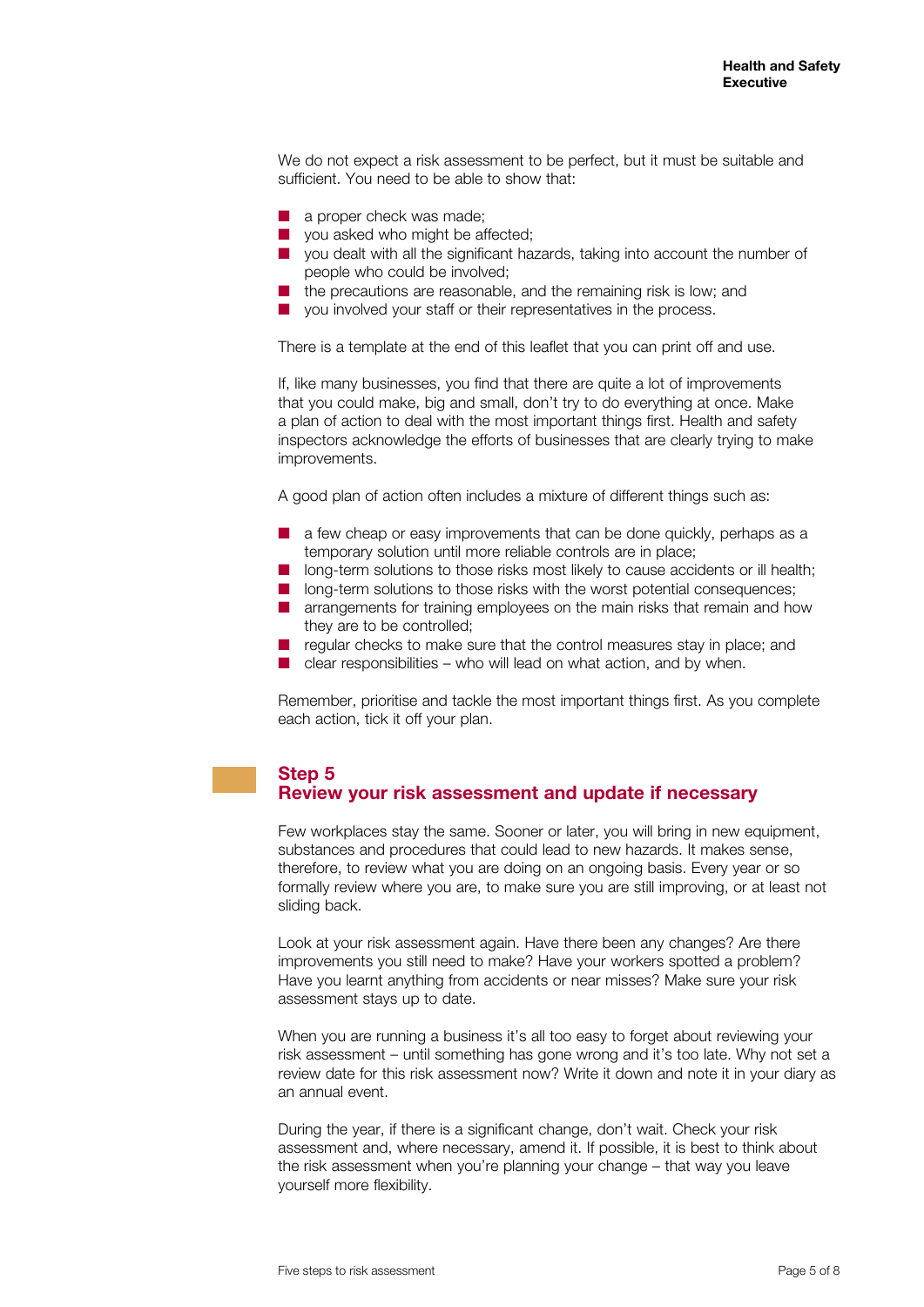## **Some frequently asked questions**

#### *What if the work I do tends to vary a lot, or I (or my employees) move from one site to another?*

Identify the hazards you can reasonably expect and assess the risks from them. This general assessment should stand you in good stead for the majority of your work. Where you do take on work or a new site that is different, cover any new or different hazards with a specific assessment. You do not have to start from scratch each time.

#### *What if I share a workplace?*

Tell the other employers and self-employed people there about any risks your work could cause them, and what precautions you are taking. Also, think about the risks to your own workforce from those who share your workplace.

#### *Do my employees have responsibilities?*

Yes. Employees have legal responsibilities to co-operate with their employer's efforts to improve health and safety (eg they must wear protective equipment when it is provided), and to look out for each other.

#### *What if one of my employee's circumstances change?*

You'll need to look again at the risk assessment. You are required to carry out a specific risk assessment for new or expectant mothers, as some tasks (heavy lifting or work with chemicals for example) may not be appropriate. If an employee develops a disability then you are required to make reasonable adjustments. People returning to work following major surgery may also have particular requirements. If you put your mind to it, you can almost always find a way forward that works for you and your employees.

#### *What if I have already assessed some of the risks?*

If, for example, you use hazardous chemicals and you have already assessed the risks to health and the precautions you need to take under the Control of Substances Hazardous to Health Regulations (COSHH), you can consider them 'checked' and move on.

# **Getting help**

If you get stuck, don't give up. There is a wealth of information available to help you. More information about legal requirements and standards can be found on our website at: www.hse.gov.uk, and in particular in our publications (available from HSE Books):

*Essentials of health and safety at work* (Fourth edition) HSE Books 2006 ISBN 978 0 7176 6179 4

*Health and safety made simple* HSE 2011 www.hse.gov.uk/simple-health-safety/index.htm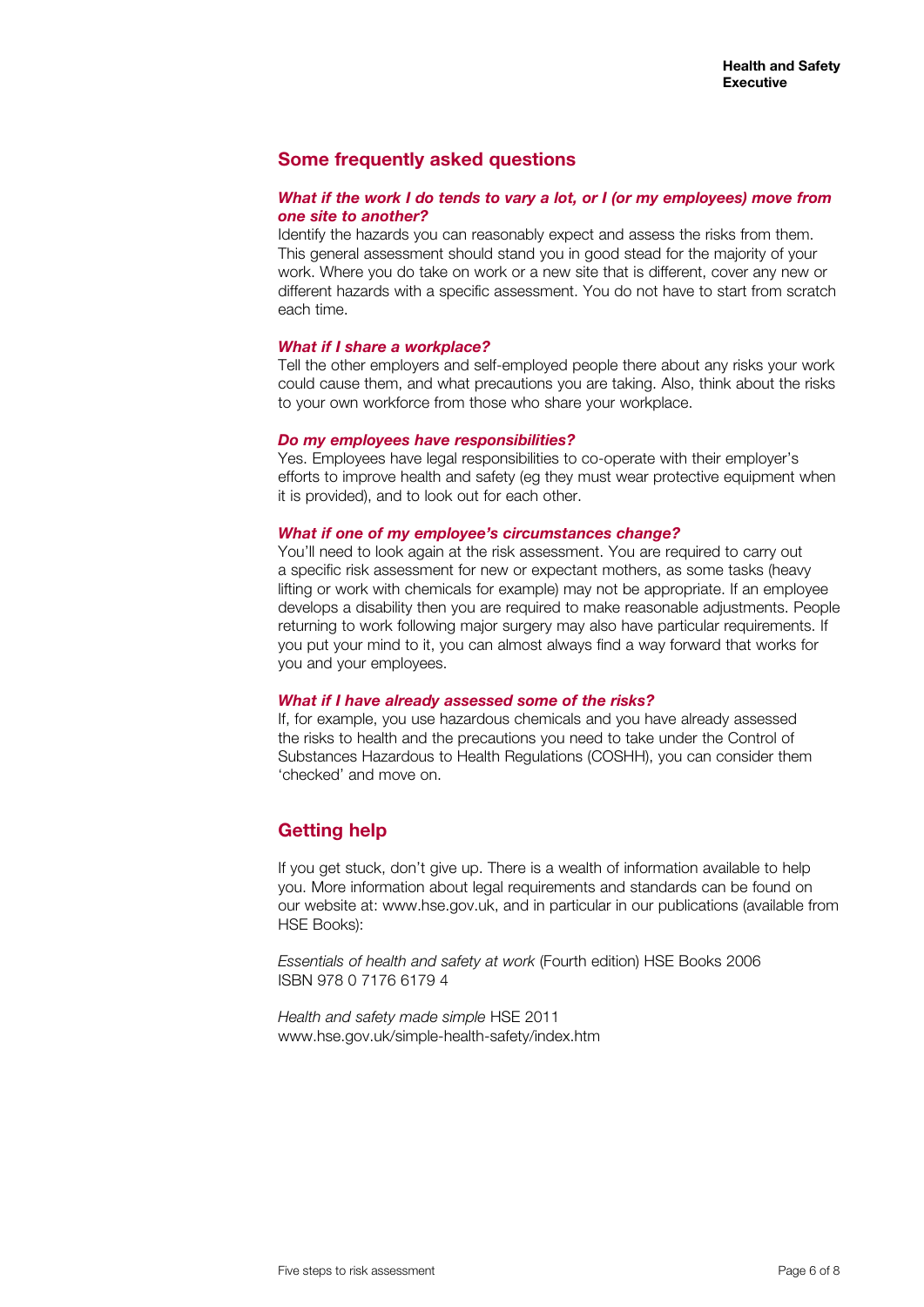| Company name:                                                                                                                                                                                                                                                                          |                                                                                                                                                                                                                                                                                                                                                                  | Date of risk assessment:                                                                            |                                                                                                                                                                                                                                                            |                                                                                                                                                                    |
|----------------------------------------------------------------------------------------------------------------------------------------------------------------------------------------------------------------------------------------------------------------------------------------|------------------------------------------------------------------------------------------------------------------------------------------------------------------------------------------------------------------------------------------------------------------------------------------------------------------------------------------------------------------|-----------------------------------------------------------------------------------------------------|------------------------------------------------------------------------------------------------------------------------------------------------------------------------------------------------------------------------------------------------------------|--------------------------------------------------------------------------------------------------------------------------------------------------------------------|
| What are the hazards?<br>Step <sub>1</sub>                                                                                                                                                                                                                                             | Who might be harmed and how?<br>Step 2                                                                                                                                                                                                                                                                                                                           | What are you already<br>doing?<br>Step <sub>3</sub>                                                 | What further action is<br>necessary?                                                                                                                                                                                                                       | assessment into action?<br>How will you put the<br>Step 4                                                                                                          |
| visiting the Your industry areas of the HSE<br>asking your employees what they think;<br>checking manufacturers' instructions;<br>Don't forget long-term health hazards.<br>contacting your trade association.<br>walking around your workplace;<br>Spot hazards by:<br>website;<br>r. | if you share your workplace think about how<br>$\overline{5}$<br>people who may not be in the workplace<br>some workers have particular needs;<br>Say how the hazard could cause harm.<br>Identify groups of people. Remember:<br>your work affects others present.<br>members of the public;<br>the time;<br>L.<br>$\mathcal{L}_{\mathcal{A}}$<br>$\mathcal{C}$ | reduce the likelihood of harm or<br>List what is already in place to<br>make any harm less serious. | An easy way of doing this is to<br>compare what you are already<br>you have reduced risks 'so far<br>there is a difference, list what<br>as is reasonably practicable'.<br>You need to make sure that<br>doing with good practice. If<br>needs to be done. | Remember to prioritise. Deal<br>Done<br>with those hazards that are<br>high-risk and have serious<br>by when<br>consequences first.<br>Action<br>by whom<br>Action |
|                                                                                                                                                                                                                                                                                        |                                                                                                                                                                                                                                                                                                                                                                  |                                                                                                     |                                                                                                                                                                                                                                                            |                                                                                                                                                                    |
|                                                                                                                                                                                                                                                                                        |                                                                                                                                                                                                                                                                                                                                                                  |                                                                                                     |                                                                                                                                                                                                                                                            |                                                                                                                                                                    |
|                                                                                                                                                                                                                                                                                        |                                                                                                                                                                                                                                                                                                                                                                  |                                                                                                     |                                                                                                                                                                                                                                                            |                                                                                                                                                                    |
| Step 5 Review date:                                                                                                                                                                                                                                                                    |                                                                                                                                                                                                                                                                                                                                                                  | where necessary, amend it.<br><b>COLLEGE</b>                                                        | If there is a significant change in your workplace, remember to check your risk assessment and<br>Review your assessment to make sure you are still improving, or at least not sliding back.                                                               |                                                                                                                                                                    |